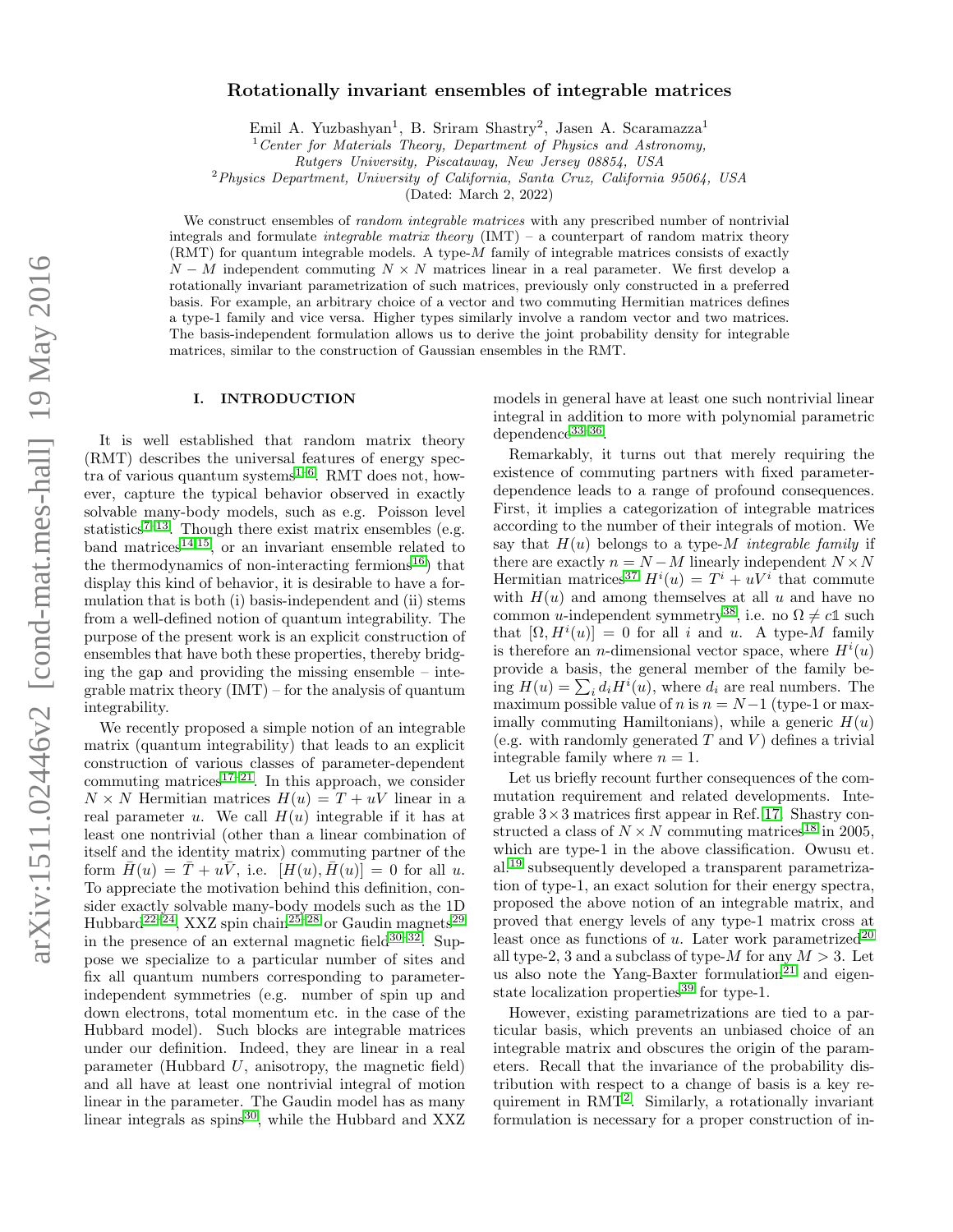

<span id="page-1-0"></span>FIG. 1: (color online) The normalized level spacing distribution  $P(s)$  of a single  $20000 \times 20000$  real symmetric integrable matrix  $H(u) = T + uV$  at  $u = 1$ . This matrix, whose construction is detailed in Sect. [V,](#page-4-0) has exactly 297 nontrivial commuting partners (conservation laws) linear in the parameter  $u$  and is therefore type-19703 by our classification. The solid curves are a Poisson distribution  $P(s) = e^{-s}$  and the Wigner surmise for real symmetric random matrices  $P(s) = \frac{\pi}{2} s e^{-\frac{\pi}{4} s^2}$ . Poisson level statistics, as shown here, are typical for the invariant integrable matrices described in this work. Inset: Tails of the same curves.

tegrable matrix ensembles. Here we first derive such a formulation and then obtain an appropriate probability distribution of *random integrable* matrices with a given number of integrals of motion. In a follow-up work $40$  we will study level statistics of these ensembles as well as spectral statistics of individual integrable matrices, see Fig. [1](#page-1-0) for an example.

More specifically, consider type-1 matrices in the parametrization of Ref. [19.](#page-9-19) Up to an arbitrary shift by the identity matrix, a general real symmetric type-1 matrix  $H(u) = T + uV$  reads

<span id="page-1-1"></span>
$$
H(u) = \frac{1}{2} \sum_{k \neq j} \frac{d_k - d_j}{\varepsilon_k - \varepsilon_j} (\gamma_k \gamma_j p_{kj} - \gamma_j^2 p_k - \gamma_k^2 p_j) + u \sum_{k=1}^N d_k p_k,
$$
\n(1)

where  $d_k, \varepsilon_k, \gamma_k$  are 3N arbitrary real numbers,  $p_{kj} =$  $|k\rangle\langle j| + |j\rangle\langle k|, p_k = |k\rangle\langle k|, \text{ and } |k\rangle \text{ are the normalized}$ eigenstates of V (shared by all  $V<sup>i</sup>$ ). This expression immediately yields  $kj$ -th matrix element of  $H(u)$  in the basis where V is diagonal. Parameters  $\varepsilon_k$  and  $\gamma_k$  specify the commuting family, while  $d_k$  pick a particular matrix within the family. Note that  $H(u) = \sum_k d_k H^k(u)$ , i.e.  $H^k(u) = \frac{\partial}{\partial d_k} H(u)$  where  $[H^j(u), H^k(u)] = 0, \forall j, k$ . The question is, what is the natural choice of  $d_k, \varepsilon_k, \gamma_k$ ? More precisely, what is the probability distribution function of these parameters? For example, we can take  $\varepsilon_k$ to be uncorrelated random numbers or eigenvalues of a random matrix from the Gaussian unitary, orthogonal or symplectic ensembles (GUE, GOE, or GSE). Moreover, it turns out that certain choices drastically affect the level statistics, e.g. those where  $d_k$  and  $\varepsilon_k$  are correlated<sup>[21,](#page-9-8)[40](#page-10-3)</sup>.

We will see below that each type-1 family is uniquely specified by a choice of a Hermitian matrix  $E$  and a vector  $|\gamma\rangle$ ,  $\varepsilon_k$  and  $\gamma_k$  in Eq. [\(1\)](#page-1-1) being the eigenvalues of E and components of  $|\gamma\rangle$ , respectively. On the same grounds as in RMT, an appropriate choice is therefore to take E from the GUE (GOE for real symmetric, GSE for Hermitian quaternion-real matrices<sup>[2](#page-9-21)</sup>) and  $|\gamma\rangle$  to be an appropriate random vector. Note that this choice follows from either rotational invariance of the distribution function combined with statistical independence of the matrix elements or, alternatively, from maximizing the entropy of the distribution<sup>[2](#page-9-21)</sup>. Finally,  $d_k$  are the eigenvalues of  $V$  and we will show that they are distributed as GUE (GOE, GSE) eigenvalues uncorrelated with  $\varepsilon_k$ . Our construction of integrable matrix ensembles for higher types  $(M > 1)$  is restricted to the real symmetric case, is more complex and involves the deformation of an auxiliary type-1 family. However, it ultimately amounts to the same choice of  $|\gamma\rangle$  and two matrices from the GOE.

# <span id="page-1-4"></span>II. ROTATIONALLY INVARIANT CONSTRUCTION OF TYPE-1 INTEGRABLE MATRIX ENSEMBLES

We start with certain preliminary considerations valid for all types. The defining commutation requirement,  $[H<sup>i</sup>(u), H<sup>j</sup>(u)] = 0$  for all u, reduces to three uindependent relations

<span id="page-1-3"></span>
$$
[V^i, V^j] = 0, \quad [T^i, V^j] = [T^j, V^i], \quad [T^i, T^j] = 0. \quad (2)
$$

The second of these relations is equivalent to

<span id="page-1-2"></span>
$$
T^{i} = W^{i} + [V^{i}, S], \quad [V^{i}, W^{i}] = 0,
$$
 (3)

where S is an antihermitian matrix characteristic of the commuting (integrable) family. Note that  $S$  is independent of the element in the family, i.e. for any  $H(u) = T+uV$  in the family, T and V are related through

<span id="page-1-5"></span>
$$
T = W_V + [V, S], \quad [V, W_V] = 0,\tag{4}
$$

with the same S.

Now we specialize to type-1. Since all  $T<sup>i</sup>$  commute, they share the same eigenstates  $|\alpha_k\rangle$  and therefore

$$
T^{i} = \sum_{k=1}^{N} t_{k}^{i} |\alpha_{k}\rangle\langle\alpha_{k}|.
$$
 (5)

By definition of type-1, there are  $N-1$  linearly independent  $T^i$ . Together with  $\mathbb{1} = \sum_k |\alpha_k\rangle\langle\alpha_k|$ , we have  $N$  independent linear equations for  $N$  unknown projectors  $|\alpha_k\rangle\langle\alpha_k|$  with a unique solution in terms of  $T^i$  for each  $|\alpha_k\rangle\langle\alpha_k|$ . Let  $|\alpha_1\rangle \equiv |\gamma\rangle$  for notational convenience. Thus,

$$
|\gamma\rangle\langle\gamma| = a_0 \mathbb{1} + \sum_i a_i T^i,\tag{6}
$$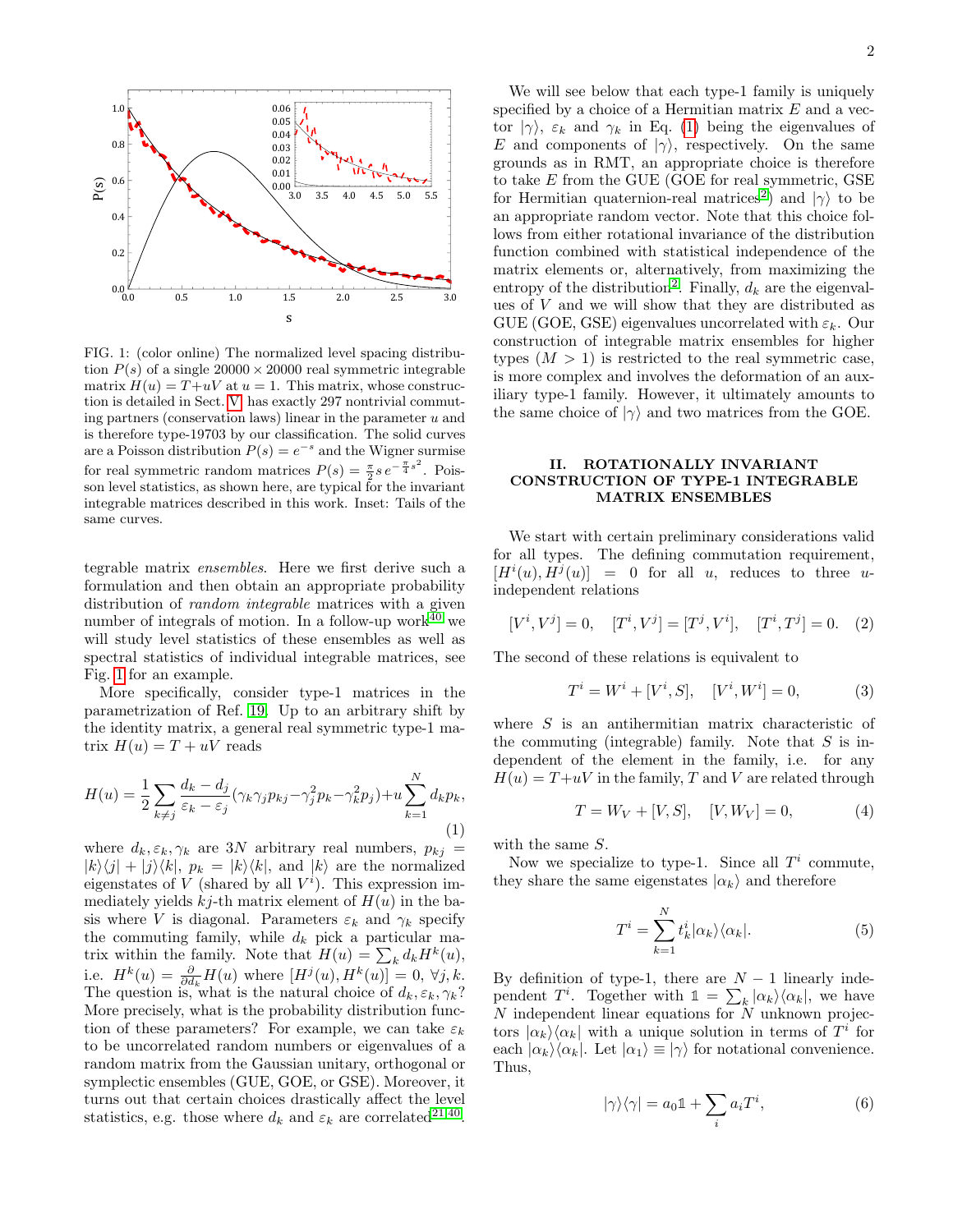where  $a_i$  are real numbers (real scalars in the quaternion case).

Consider an element of the commuting family  $\Lambda(u)$  =  $a_0 \mathbb{1} + \sum_i a_i H^i(u)$ . By construction

<span id="page-2-0"></span>
$$
\Lambda(u) = |\gamma\rangle\langle\gamma| + uE,\tag{7}
$$

where E is an  $N \times N$  Hermitian matrix with either complex, real, or quaternion real entries. Moreover, E is nondegenerate, for any degeneracies<sup>[41](#page-10-4)</sup> in E imply a uindependent symmetry  $\Omega$  (see Appendix [A\)](#page-7-0) contrary to the above definition of an integrable family. Every type-1 integrable family thus contains such a  $\Lambda(u)$  given by Eq.  $(7)$  with a rank one T-part<sup>[42](#page-10-5)</sup>. We will now show that the converse is also true. In other words, any  $\Lambda(u)$  (i.e. an arbitrary choice of a vector  $|\gamma\rangle$  and a nondegenerate Hermitian matrix  $E$ ) uniquely specifies a type-1 family.

We begin with an arbitrary  $\Lambda(u) = |\gamma\rangle \langle \gamma| + uE$  from which we will construct a type-1 integrable family of matrices  $\{H^i(u)\}_\Lambda$ . We require that  $\Lambda(u)$ , henceforth known as the "reduced Hamiltonian", be an element of this putative family. Then Eq. [\(3\)](#page-1-2) gives

<span id="page-2-1"></span>
$$
|\gamma\rangle\langle\gamma| = W_E + [E, S], \quad [E, W_E] = 0. \tag{8}
$$

Eq.  $(8)$  uniquely determines the matrix elements of S as a function of E and  $|\gamma\rangle$ . We then consider  $H(u)$  =  $T + uV$  and impose  $[\Lambda(u), H(u)] = 0$ ,  $\forall u$ , which implies (see Eq.  $(2)$  and Eq.  $(3)$ )

$$
[V, E] = 0.
$$
  
\n
$$
T = W + [V, S], \quad [V, W] = 0,
$$
  
\n
$$
[T, |\gamma\rangle \langle \gamma|] = 0.
$$
\n(9)

<span id="page-2-2"></span>The third equation implies  $|\gamma\rangle$  is an eigenstate of T. Via a non-essential shift of  $T$  by a multiple of the identity we set the corresponding eigenvalue to zero, i.e.  $T |\gamma\rangle = 0$ . We will see that the choice of  $V$  in Eq.  $(9)$  uniquely specifies T, and therefore determines  $H(u)$ . As E is nondegenerate,  $\Lambda(u)$  has no permanent degeneracies (eigenvalues degenerate at all u) and therefore any  $H^{i}(u)$  and  $H^{j}(u)$ so constructed will satisfy  $[H^{i}(u), H^{j}(u)] = 0, \forall u$ .

We have thus constructed a type-1 integrable family  ${H<sup>i</sup>(u)}$  from an arbitrary reduced Hamiltonian  $\Lambda(u) = |\gamma\rangle \langle \gamma| + uE$ . But from the considerations at the beginning of this section, we know that all type-1 families contain a reduced matrix  $\Lambda(u)$ . It follows that our basis-independent construction, i.e. Eqs. [\(8-](#page-2-1)[9\)](#page-2-2), produces all type-1 matrices.

It is not immediately obvious from Eqs. [\(8-](#page-2-1)[9\)](#page-2-2) that a simple parametrization of matrix elements follows. It is therefore helpful to select a preferred basis and write them in components to demonstrate the feasibility of the construction. In the shared diagonal basis of the matrices  $E$  and  $V$ , Eq. [\(8\)](#page-2-1) implies

$$
S_{ij} = \frac{\gamma_i \gamma_j^*}{\varepsilon_i - \varepsilon_j},\tag{10}
$$

where  $E = diag(\varepsilon_1, \varepsilon_2, \dots, \varepsilon_N)$  and  $\gamma_i$  are the components of  $|\gamma\rangle$ . The components  $\gamma_i$  are either complex, real, or quaternion real, corresponding to the three possibilites for the Hermitian matrix E. Therefore  $\gamma_j^*$  denotes complex conjugation in the first two cases and quaternion conjugation in the third case. Let  $V =$  $diag(d_1, d_2, \ldots, d_N)$ , then Eq. [\(9\)](#page-2-2) gives

<span id="page-2-3"></span>
$$
T_{ij} = H_{ij}(u) = \gamma_i \gamma_j^* \frac{d_i - d_j}{\varepsilon_i - \varepsilon_j}, \quad i \neq j,
$$
  

$$
T_{ii} + uV_{ii} = H_{ii}(u) = u d_i - \sum_{j \neq i} |\gamma_j|^2 \frac{d_i - d_j}{\varepsilon_i - \varepsilon_j}.
$$
 (11)

To determine the common eigenvectors of  $H(u)$ , consider the eigenvalue equation  $\Lambda(u)|\varphi\rangle = u\lambda|\varphi\rangle$  for the reduced Hamiltonian,

$$
|\gamma\rangle\langle\gamma|\varphi\rangle + uE|\varphi\rangle = u\lambda|\varphi\rangle, \qquad (12)
$$

where we introduced a factor of  $u$  for convenience. In components this yields

<span id="page-2-4"></span>
$$
\varphi_k = \frac{\gamma_k}{u(\lambda - \varepsilon_k)} \langle \gamma | \varphi \rangle.
$$
 (13)

The "self-consistency" condition  $\sum_{k} \gamma_{k}^{*} \varphi_{k} = \langle \gamma | \varphi \rangle$  then implies an equation for  $\lambda$ 

$$
u = \sum_{j=1}^{N} \frac{|\gamma_j|^2}{\lambda - \varepsilon_j},\tag{14}
$$

<span id="page-2-5"></span>This equation has N real roots  $\lambda_i$  for  $i = 1, \ldots, N$  that play a special role in the exact solution (and the analysis of level crossings) of type-1 Hamiltonians<sup>[19](#page-9-19)</sup>. In particular, the eigenvalues  $\eta_i$  of  $H(u)$  from Eq. [\(11\)](#page-2-3) are

$$
\eta_i = \sum_{j=1}^{N} \frac{|\gamma_j|^2 d_j}{\lambda_i - \varepsilon_j} = \langle \gamma | V | i \rangle, \qquad (15)
$$

and the corresponding unnormalized eigenstates  $|i\rangle$  according to Eq. [\(13\)](#page-2-4) read

<span id="page-2-6"></span>
$$
|i\rangle_{k} \equiv \varphi_{k}^{(i)} = \frac{\gamma_{k}}{\lambda_{i} - \varepsilon_{k}},
$$
\n(16)

Note that these are the components of  $|i\rangle \equiv |\varphi^{(i)}\rangle$  in the eigenbasis of V and that  $u\lambda_i$  are the eigenvalues of the reduced Hamiltonian.

Finally, using Eqs. [\(8](#page-2-1)[-9\)](#page-2-2), one can show that if a family of commuting matrices  $H^j(u)$  is Hermitian (realsymmetric, Hermitian quaternion-real) for all  $u$ , the corresponding matrices  $E$  and  $V^j$  are also Hermitian (realsymmetric, Hermitian quaternion-real) and the vector  $|\gamma\rangle$ is complex (real, quaternion real) and vice versa. We will show next in Sect. [III](#page-3-0) that these three choices correspond to selecting these objects from the GUE, GOE or GSE, respectively. Recall that, physically speaking, GUE matrices break time reversal invariance. GOE and GSE matrices are invariant under time reversal, while GSE matrices futhermore break rotational invariance and represent systems with half-integer spin<sup>[1](#page-9-0)[,2](#page-9-21)</sup>.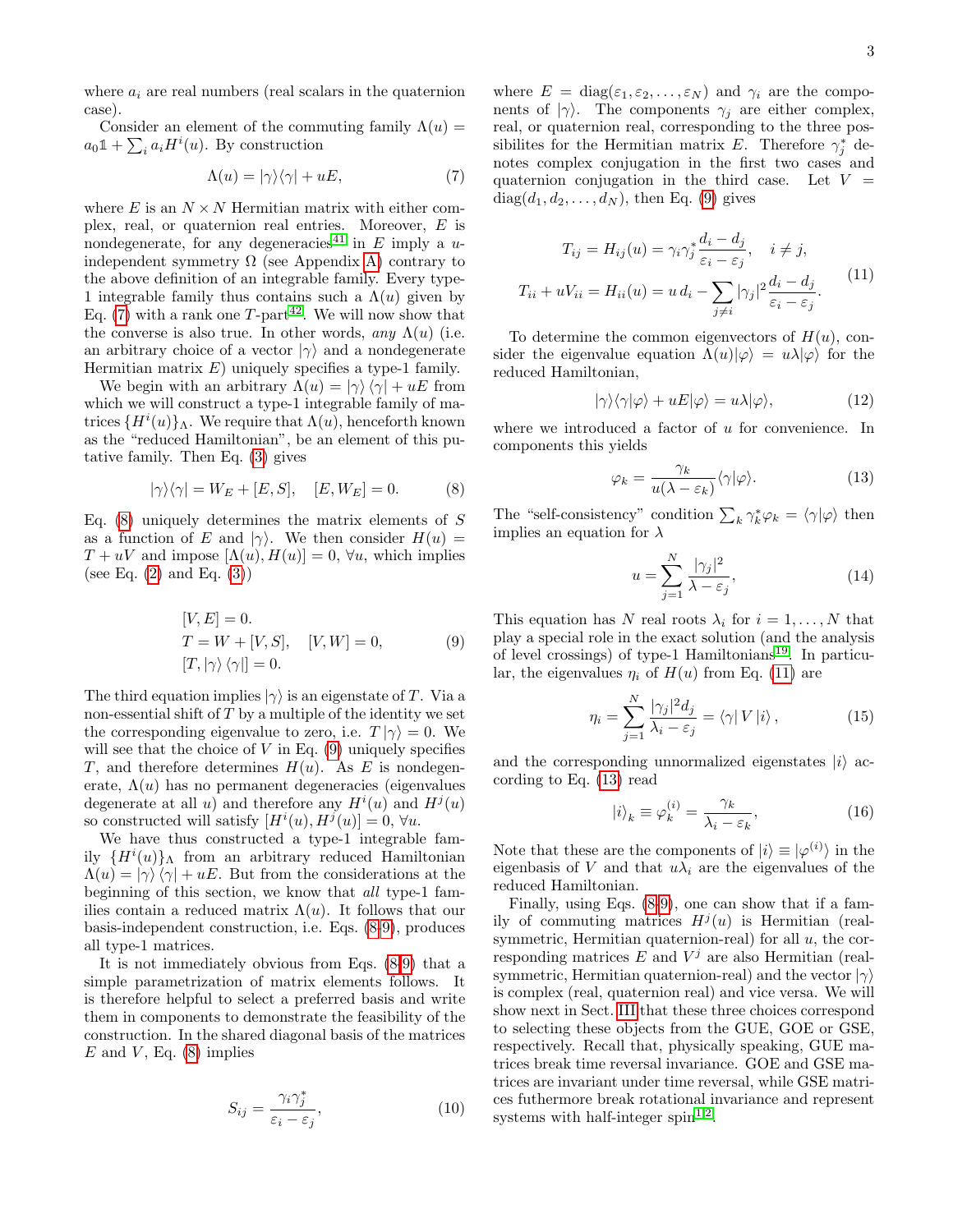# <span id="page-3-0"></span>III. PROBABILITY DENSITY FUNCTION OF TYPE-1 INTEGRABLE ENSEMBLE

In Sect. [II,](#page-1-4) we found that any Hermitian type-1 integrable matrix is specified by the choice of a vector  $|\gamma\rangle$  and two Hermitian matrices E and V satisfying  $[E, V] = 0$ . Consider the set of all type-1  $N \times N$  matrices as a random ensemble  $\mathcal{H}_N^1(u)$  with a probability density function (PDF)  $P(\gamma, E, V)$  on the parameters  $|\gamma\rangle$ , E and V. The probability of obtaining a matrix  $H(u) \in \mathcal{H}_N^1(u)$  characterized by parameters in the region between  $(\gamma, E, V)$ and  $(\gamma + d\gamma, E + dE, V + dV)$  is  $P(\gamma, E, V) d\gamma dE dV$ , where

<span id="page-3-1"></span>
$$
d\gamma = \prod_{i=1}^{N} d \operatorname{Re}(\gamma_i) d \operatorname{Im}(\gamma_i),
$$
  
\n
$$
dV = \prod_{j\n(17)
$$

Here we derive a basis-independent  $P(\gamma, E, V)$  in a manner similar to the construction of the PDF of the Gaus-sian RMT ensembles<sup>[2](#page-9-21)</sup>. As indicated in Eq.  $(17)$ , we will restrict our notation to complex Hermitian matrices. Matrices and vectors with quaternion entries have four real numbers associated to each off-diagonal matrix element and to each vector component. We find that the eigenvalues of E and V (the  $\varepsilon_i$  and  $d_i$  in Eq. [\(11\)](#page-2-3)) come from independent GUE, GOE or GSE eigenvalue distributions  $\Omega(a)$ 

$$
\Omega(a) \propto \prod_{i < j} |a_i - a_j|^\beta e^{-\sum_k a_k^2},\tag{18}
$$

where  $\beta = 2$ , 1 and 4 for the GUE, GOE, and GSE, respectively. The eigenvalue sets are independent essentially because eigenvalues of a random matrix are independent of the eigenvectors, and the  $[E, V] = 0$  requirement only constrains eigenvectors. The final expression for  $P(\gamma, E, V)$  is Eq. [\(25\)](#page-3-2), while the corresponding PDF for the parameters from Eq. [\(11\)](#page-2-3), denoted  $P(\gamma, \varepsilon, d)$ , is Eq. [\(26\)](#page-4-1).

There are two approaches to this derivation, both of which give the same result. First, one can max-imize the entropy functional<sup>[2](#page-9-21)[,45](#page-10-6)</sup>  $S[P] = -\langle \ln(P) \rangle =$  $-\int_X P(\gamma, E, V) \ln(P(\gamma, E, V)) d\gamma dE dV$  subject to constrained averages, where the set  $X$  includes all parameter values such that  $|\gamma|^2 = 1$  and  $[E, V] = 0$ . The constrained averages in this case are  $\langle 1 \rangle = 1, \langle \text{Tr} E^2 \rangle =$  $\langle \text{Tr } V^2 \rangle = \alpha, \ \alpha \in \mathbb{R}^+$ . Alternatively, one may postulate that  $(|\gamma\rangle, E, V)$  are independent objects, each with its own PDF given by known results from  $RMT^{2,3}$  $RMT^{2,3}$  $RMT^{2,3}$  $RMT^{2,3}$  before projecting the product of these PDFs into the constrained space  $[E, V] = 0$ . We use the latter strategy in what follows.

As  $|\gamma\rangle$  is independent of E and V, we have

$$
P(\gamma, E, V) = P(\gamma) P(E, V). \tag{19}
$$

The function  $P(\gamma)$  is well known in RMT<sup>[3](#page-9-22)</sup>

$$
P(\gamma) \propto \delta \left(1 - |\gamma|^2\right),\tag{20}
$$

which is the only invariant  $P(\gamma)$  that preserves the norm  $|\gamma| = 1.$ 

We now determine  $P(E, V)$ , which is the crux of the whole derivation. Consider the PDF  $P_0(A, B)$  of two independent  $N \times N$  random matrices A and B from the GUE or GOE

$$
P_0(A, B)dA \, dB = P_0(A)P_0(B)dA \, dB,\tag{21}
$$
\n
$$
P_0(A) \propto e^{-\text{Tr }A^2}.
$$

<span id="page-3-3"></span>To project  $P_0(A, B)$  from Eq. [\(21\)](#page-3-3) into the constrained space  $[A, B] = 0$ , it is convenient to make a change of variables from the matrix elements  $A_{ij}$  (respectively  $B_{ij}$ ) to the eigenvalues  $a_i$  ( $b_i$ ) and functions f of eigenvectors  $q_i^a$   $(q_i^b)$ . It is well known that the Jacobian  $J(A_{ij}; a_i, f(q_i^a))$  of this transformation factorizes<sup>[2](#page-9-21)</sup>

<span id="page-3-4"></span>
$$
P_0(A, B) dA dB = \Omega(a)\Omega(b) da db df(q^a) df(q^b),
$$
  

$$
\Omega(a) \propto \prod_{j  

$$
da = \prod_i da_i, \quad df(q^a) = \prod_i df(q_i^a).
$$
$$

We will not specify the precise form of the function  $f(q^a)$ . Also, by making the change of variables  ${A_{ij}} \rightarrow {a_i, q_i^a}$ , we have implicitly selected a particular gauge of eigenvectors of A (i.e. the eigenvectors have fixed phases).

If A and B are nondegenerate,  $[A, B] = 0$  is equivalent to  $q_i^a = q_i^b$ ,  $\forall i$ . If A or B have degeneracies, there are many ways for the commutator to vanish, but Eq. [\(22\)](#page-3-4) shows  $P_0(A, B)$  itself vanishes for any degeneracies. Therefore, the probability  $P_{\text{comm}}^{A,B}$  that two given matrices  $A$  and  $B$  commute is

$$
P_{\text{comm}}^{A,B} = \prod_{j} \delta \left( f(q_j^a) - f(q_j^b) \right) + (\text{degen. terms}). \tag{23}
$$

It follows that the measure  $P(E, V)$  dE dV for commuting matrices  $E$  and  $V$  is

$$
P(E, V) dE dV \propto \Omega(\varepsilon)\Omega(v) \prod_{j} \delta(q_j^{\varepsilon} - q_j^v) \times
$$
  
 
$$
d\varepsilon dv dq^{\varepsilon} df(q^v),
$$
 (24)

where  $\varepsilon_i$  ( $v_i$ ) are eigenvalues of E (V). Thus

<span id="page-3-2"></span>
$$
P(\gamma, E, V)d\gamma \, dE \, dV \propto \delta \left(1 - |\gamma|^2\right) \Omega(\varepsilon) \Omega(v) \times \prod_j \delta(q_j^{\varepsilon} - q_j^v) \, d\gamma \, d\varepsilon \, dv \, dq^{\varepsilon} \, df(q^v).
$$
\n(25)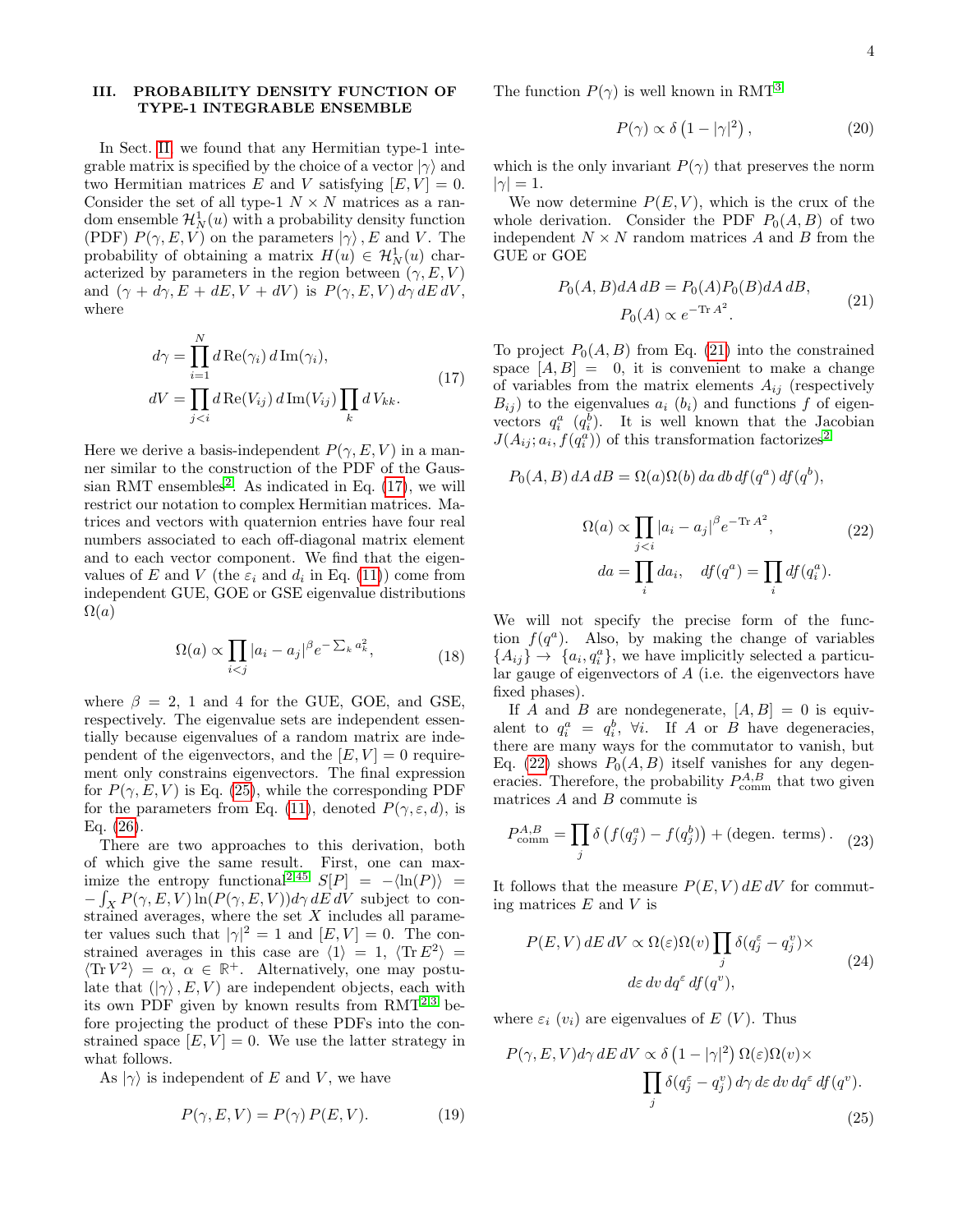Now we integrate out the eigenvectors in order to obtain the joint PDF  $P(\gamma, \varepsilon, d)$  for the parameters appearing in Eq. [\(11\)](#page-2-3)

<span id="page-4-1"></span>
$$
P(\gamma, \varepsilon, d) \propto \delta \left( 1 - |\gamma|^2 \right) \times \prod_{i < j} |\varepsilon_i - \varepsilon_j|^{\beta} |d_i - d_j|^{\beta} e^{-\sum_k \varepsilon_k^2} e^{-\sum_k d_k^2}, \quad (26)
$$

where we substituted  $v_i \rightarrow d_i$  in order to be consistent with the notation in previous papers. Eq. [\(26\)](#page-4-1) is particularly significant because it allows one to study the level statistics of the ensemble of  $N \times N$  type-1 integrable matrices  $\mathcal{H}_N^1$ , which according to numerical simulations generally turn out to be  $Poisson<sup>40</sup>$  $Poisson<sup>40</sup>$  $Poisson<sup>40</sup>$ .

#### <span id="page-4-5"></span>IV. PARAMETER SHIFTS

Here we consider two parameter shifts that leave the commuting family invariant. The second is useful in the rotationally invariant construction of type- $M$  integrable matrices for  $M > 1$  in Sect. [V.](#page-4-0) First, we can shift the parameter  $u \to u - u_0 \equiv \tilde{u}$  for some fixed  $u_0$  and rewrite  $H(u) = T + uV$  as

$$
H(u) = H(\widetilde{u})
$$
  
=  $T(u_0) + \widetilde{u} V,$  (27)

where  $T(u_0) = T + u_0 V$ . The relation between the new T-part and V must have the same form as Eq.  $(3)$ , i.e.

$$
T(u_0) = W(u_0) + [V, S(u_0)], \quad [V, W(u_0)] = 0. \tag{28}
$$

In the present case  $S(u_0) = S$ ,  $W(u_0) = W + u_0 V$ . For type-1 matrices in particular Eq. [\(8\)](#page-2-1) only changes by a simple  $W_E \to W_E + u_0 E$ .

We can also redefine the parameter as  $x = 1/u$  and (via multiplication by  $x$ ) transfer the parameter dependence from V to T and then shift the new parameter  $x \rightarrow$  $x - x_0 \equiv \tilde{x}$ 

$$
H(x) = xT + V
$$
  
=  $\tilde{H}(\tilde{x})$   
=  $\tilde{x}T + H(x_0)$ , (29)

where  $H(x_0) = x_0T + V$  becomes the new V-part. This transformation is more interesting, and has consequences for our construction of type  $M > 1$  matrices.

Note that there is an asymmetry in transformation properties under shifts in  $u$  and  $x$  introduced by our choice to express  $T$  through  $V$  in Eq. [\(3\)](#page-1-2) rather than the other way around. We have

$$
T = W(x_0) + [H(x_0), S(x_0)],
$$
  
\n
$$
[H(x_0), W(x_0)] = 0.
$$
\n(30)

<span id="page-4-2"></span>The  $x_0$ -dependencies of  $W(x_0)$  and  $S(x_0)$  are nontrivial. We see that the matrix  $T$ , and by extension the whole commuting family, is characterized by a continuum of antihermitian matrices  $S(x_0)$ , corresponding to the shift freedom in  $x_0$ . In particular  $S(0) = S$ , the unshifted antihermitian matrix.

Specializing to type-1, we understand  $S(x_0)$  better by examining the shifted reduced Hamiltonian

$$
\Lambda(x) = x |\gamma\rangle \langle \gamma| + E
$$
  
=  $\widetilde{\Lambda}(\widetilde{x})$   
=  $\widetilde{x} |\gamma\rangle \langle \gamma| + \Lambda(x_0),$  (31)

<span id="page-4-3"></span>from which Eq. [\(30\)](#page-4-2) becomes

$$
|\gamma\rangle\langle\gamma| = W_{\Lambda}(x_0) + [\Lambda(x_0), S(x_0)],
$$
  

$$
[\Lambda(x_0), W_{\Lambda}(x_0)] = 0.
$$
 (32)

As in Eq. [\(8\)](#page-2-1), Eq. [\(32\)](#page-4-3) is the defining equation for  $S(x_0)$ , whose matrix elements obtain most conveniently from the eigenbasis of  $\Lambda(x_0)$ .

The matrix  $\Lambda(x_0) = x_0 |\gamma\rangle \langle \gamma| + E$  takes the role of E in Eq. [\(8\)](#page-2-1). In particular,

$$
S_{ij}(x_0) = \frac{\alpha_i \alpha_j^*}{\lambda_i - \lambda_j},\tag{33}
$$

where  $\lambda_i$  are the eigenvalues of  $\Lambda(x_0)$  given by Eq. [\(14\)](#page-2-5) with  $u \to 1/x_0$ , and  $\alpha_i$  are the components of  $|\gamma\rangle$  in the eigenbasis of  $\Lambda(x_0)$ .

### <span id="page-4-0"></span>V. HIGHER TYPES

Integrable matrices  $H(u) = T + uV$  of type  $M \ge 1$  have exactly  $n = N - M$  nontrivial linearly independent commuting partners for all  $u$ . The restriction on  $n$  for higher types tends to complicate their parametrizations – most notably the matrix V is no longer arbitrary. Previous work<sup>[20](#page-9-20)</sup> developed a parametrization (in the eigenbasis of V) called the "ansatz type- $M$ " construction, valid for all  $M \geq 1$ . This construction is complete for  $M = 1, 2$  in the sense that one can fit any such integrable matrix into the ansatz construction. Numerical work and parameter counting suggest that it is similarly complete for  $M = 3$ , but produces only a subset of measure zero among all type  $M > 3$  matrices. Finally, the type-1 construction of Sect. [II](#page-1-4) maps into the ansatz type-1 construction and vice versa. The parametrization of Ref. [20](#page-9-20) reads

<span id="page-4-4"></span>
$$
H_{ij}(u) = T_{ij} = \gamma_i \gamma_j \frac{d_i - d_j}{\varepsilon_i - \varepsilon_j} \frac{\Gamma_i + \Gamma_j}{2}, \quad i \neq j,
$$
  
\n
$$
H_{ii}(u) = uV_{ii} + T_{ii}
$$
  
\n
$$
= u d_i - \sum_{j \neq i} \gamma_j^2 \frac{d_i - d_j}{\varepsilon_i - \varepsilon_j} \frac{\Gamma_i + \Gamma_j}{2} \frac{\Gamma_j + 1}{\Gamma_i + 1},
$$
\n(34)

where the  $\gamma_i$  and  $\varepsilon_i$  are free real parameters, and the constrained  $d_i$  and  $\Gamma_i$  obey the following equations with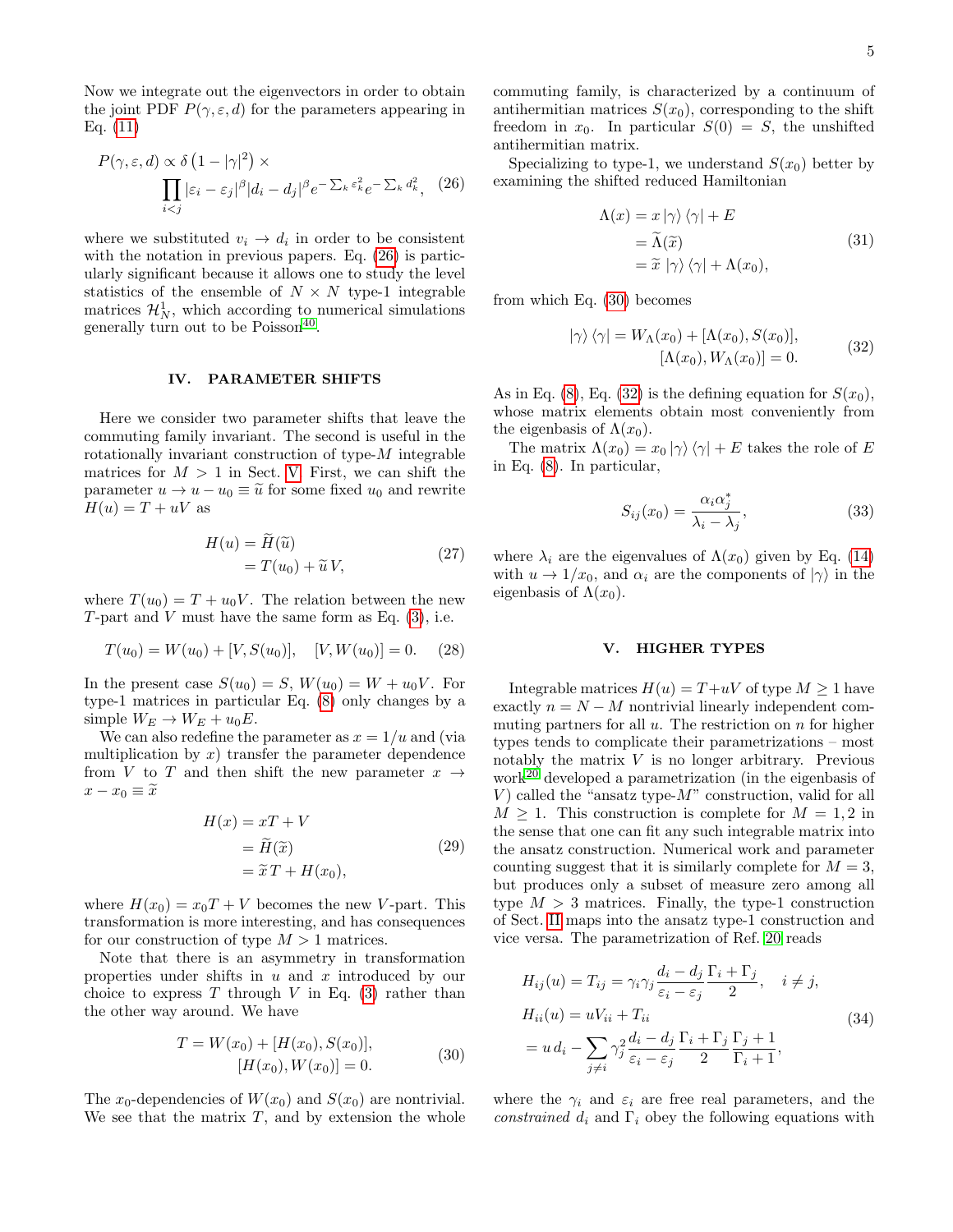<span id="page-5-2"></span>free parameters  $g_i$ ,  $P_i$  and  $x_0$ 

$$
d_i = \frac{1}{x_0} \sum_{j=1}^{N-M} \frac{g_j}{\langle j | j \rangle} \frac{1}{\lambda_j - \varepsilon_i},
$$
  

$$
\Gamma_i^2 = 1 + \frac{1}{x_0} \sum_{j=N-M+1}^{N} \frac{P_j}{\langle j | j \rangle} \frac{1}{\lambda_j - \varepsilon_i},
$$
 (35)

<span id="page-5-6"></span>where  $\lambda_i$  and  $\langle i|i\rangle$  are related to  $\varepsilon_i$  and  $\gamma_i$  through

$$
\frac{1}{x_0} = \sum_{j=1}^{N} \frac{\gamma_j^2}{\lambda_i - \varepsilon_j},
$$
  

$$
\langle i|i\rangle = \sum_{j=1}^{N} \frac{\gamma_j^2}{(\lambda_i - \varepsilon_j)^2}.
$$
 (36)

Note that  $\lambda_i$  and  $|i\rangle$  are the eigenvalues and eigenstates, respectively, of a certain auxiliary type-1 family, see Eqs. [\(14\)](#page-2-5) and [\(16\)](#page-2-6).

The signs of  $\Gamma_i$  are arbitrary<sup>[46](#page-10-7)</sup> and each set of sign choices corresponds to a different commuting family. The choice of  $x_0$ ,  $\varepsilon_i$  (equivalently  $\lambda_i$ ),  $\gamma_i$ , and  $P_i$ <sup>[47](#page-10-8)</sup> defines the commuting family while varying  $g_i$  produces different matrices within a given family. Ref. [20](#page-9-20) proves that these equations indeed produce type- $M$  integrable matrices and also determines the eigenvalues of  $H(u)$ .

#### A. Rotationally invariant construction

Here we present a rotationally invariant formulation of the real symmetric ansatz construction of an  $N \times N$ Hamiltonian  $H(u)$ . We emphasize that unlike the type-1 case we do not have a clear constructive way of motivating the final expressions other than the fact that they reproduce the above basis-specific expressions.

We start with Eq. [\(34\)](#page-4-4). Consider three mutually commuting real symmetric matrices  $V, E$  and Γ. In their shared eigenbasis

$$
V = \text{diag}(d_1, d_2, \dots, d_N),
$$
  
\n
$$
E = \text{diag}(\varepsilon_1, \varepsilon_2, \dots, \varepsilon_N),
$$
  
\n
$$
\Gamma = \text{diag}(\Gamma_1, \Gamma_2, \dots, \Gamma_N),
$$
  
\n
$$
|\gamma\rangle = (\gamma_1, \gamma_2, \dots, \gamma_N).
$$
\n(37)

<span id="page-5-0"></span>Further, define an antisymmetric matrix  $S_M$  through

$$
W_E + [E, S_M] = \frac{\Gamma |\gamma\rangle \langle \gamma| + |\gamma\rangle \langle \gamma| \Gamma}{2},
$$
  
\n
$$
[E, W_E] = 0.
$$
\n(38)

The matrix T obeys

$$
T = W_V + [V, S_M], \quad [V, W_V] = 0,\tag{39}
$$

which is Eq. [\(4\)](#page-1-5) with  $S \to S_M$ . We then require that  $(\Gamma + 1) \ket{\gamma}$  be an eigenstate of T

<span id="page-5-1"></span>
$$
T(\Gamma + \mathbb{1}) | \gamma \rangle = 0, \qquad (40)
$$

where we set the corresponding eigenvalue to zero via a shift of T by a multiple of the identity. This equation replaces the type-1 equation  $T |\gamma\rangle = t |\gamma\rangle$ . Basisindependent Eqs. [\(38-](#page-5-0)[40\)](#page-5-1) are equivalent to Eq. [\(34\)](#page-4-4).

The next step is to express the constraints [\(35\)](#page-5-2) in a basis-independent form. To this end we introduce an auxiliary type-1 family with the reduced Hamiltonian

<span id="page-5-8"></span>
$$
\Lambda = x_0 |\gamma\rangle \langle \gamma| + E,\tag{41}
$$

where we have elected to transfer the parameter dependence to the T-part as discussed in Sect. [IV.](#page-4-5) We consider this family at a fixed value of the parameter  $x = x_0$ , so we suppress the dependence on  $x_0$  in the reduced Hamiltonian,  $\Lambda(x_0) \to \Lambda$ , as well as in other members of the auxiliary type-1 family.

By construction  $d_i$  are the eigenvalues of V and  $\Gamma_i^2 - 1$ are the eigenvalues of a matrix  $\Gamma^2 - \mathbb{1}$  simultaneously diagonal with  $V$ . Multiplying both sides of Eq.  $(35)$  by  $\gamma_i$  and using Eqs. [\(14\)](#page-2-5) and [\(16\)](#page-2-6), we see that Eq. [\(35\)](#page-5-2) is equivalent to the following basis-independent equations

$$
V |\gamma\rangle = \frac{1}{x_0} \sum_{j=1}^{N-M} \frac{g_j}{\langle j | j \rangle} |j\rangle,
$$
  
\n
$$
(\Gamma^2 - 1) |\gamma\rangle = \frac{1}{x_0} \sum_{j=N-M+1}^{N} \frac{P_j}{\langle j | j \rangle} |j\rangle.
$$
\n(42)

<span id="page-5-3"></span>It remains to trace parameters  $g_i$  and  $P_i$  to an object with known transformation properties under a change of basis. By construction, the matrices V and  $\Gamma^2 - \mathbb{1}$ are simultaneously diagonal with V -parts of the auxiliary type-1 family. We can therefore complement them to the corresponding members of this family as follows

<span id="page-5-9"></span>
$$
H_1 = x_0 T_V + V, \quad H_2 = x_0 T_\Gamma + \Gamma^2 - \mathbb{1}, \tag{43}
$$

where  $T_V$  and  $T_{\Gamma}$  are given by Eq. [\(9\)](#page-2-2). In particular,  $T_V |\gamma\rangle = T_{\Gamma} |\gamma\rangle = 0$ , so that Eq. [\(42\)](#page-5-3) implies

$$
H_1 |\gamma\rangle = \frac{1}{x_0} \sum_{j=1}^{N-M} \frac{g_j}{\langle j | j \rangle} |j\rangle,
$$
  

$$
H_2 |\gamma\rangle = \frac{1}{x_0} \sum_{j=N-M+1}^{N} \frac{P_j}{\langle j | j \rangle} |j\rangle.
$$
 (44)

<span id="page-5-4"></span>Further, since  $|j\rangle$  are eigenvectors of  $H_{1,2}$ , upon multi-plying each side of Eq. [\(44\)](#page-5-4) by  $|i\rangle\langle i|$  we find

<span id="page-5-5"></span>
$$
H_1 |i\rangle = g_i |i\rangle, \quad H_2 |i\rangle = 0, \quad 1 \le i \le N - M,
$$
  
\n
$$
H_1 |i\rangle = 0, \quad H_2 |i\rangle = P_i |i\rangle, \quad N - M < i \le N,
$$
\n
$$
(45)
$$

where we used  $\langle \gamma | j \rangle = x_0^{-1}$ , which follows from Eqs. [\(14\)](#page-2-5) and [\(16\)](#page-2-6). Finally, Eq. [\(45\)](#page-5-5) implies

$$
H_1 H_2 = 0.\t\t(46)
$$

<span id="page-5-7"></span>Define  $G \equiv H_1 + H_2$  to be a real symmetric matrix with  $N$  unconstrained eigenvalues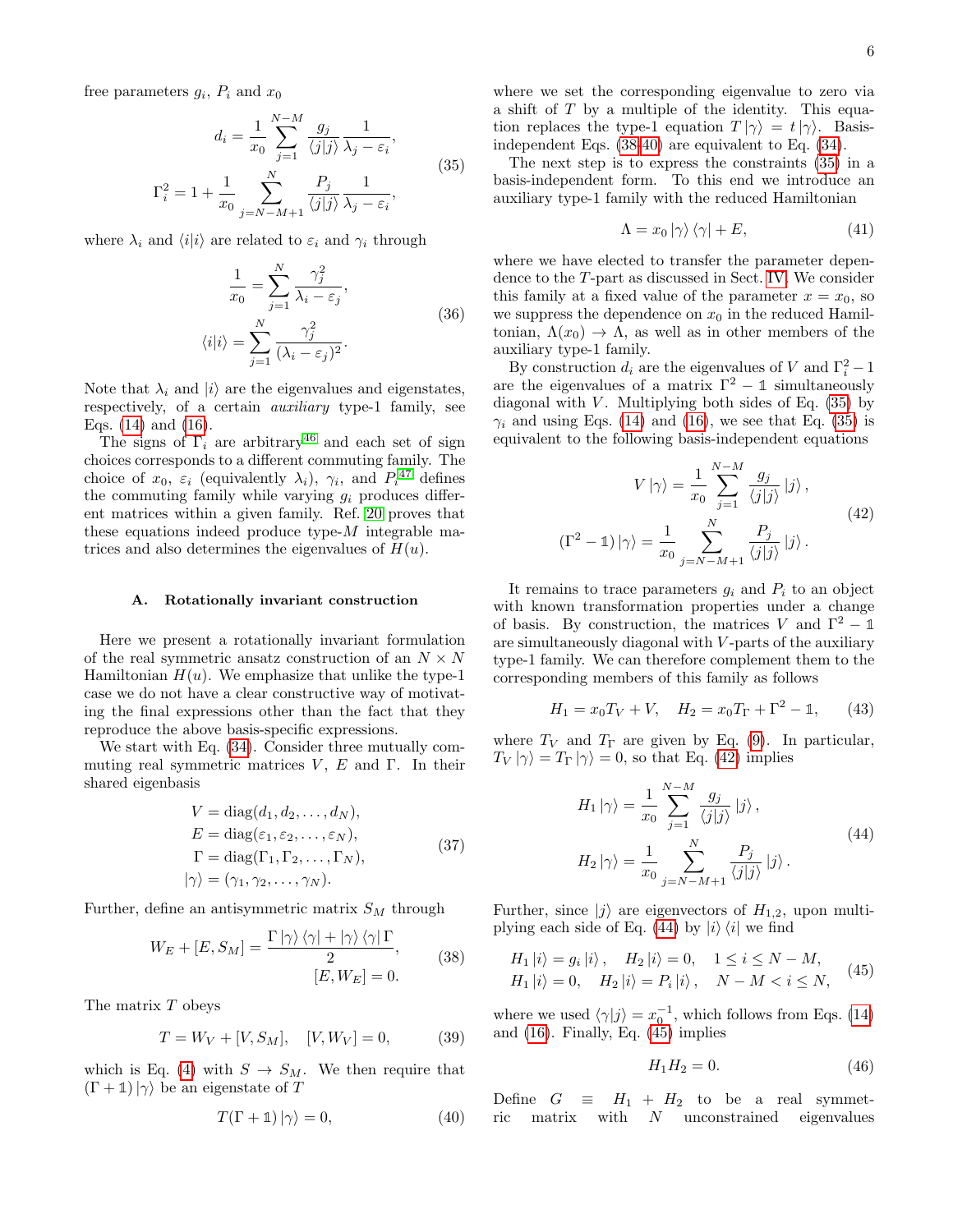$(g_1, g_2, \ldots, g_{N-M}, P_{N-M+1}, \ldots, P_N)$ . In order to guarantee that  $H(u)$  be real symmetric, however, the numbers  $P_i$  and therefore the matrix G must be properly scaled so that the right hand side of the second relation in Eq.  $(35)$  is nonnegative<sup>[47](#page-10-8)</sup>.

We have therefore derived a basis-independent formulation of Eqs. [\(34](#page-4-4)[-36\)](#page-5-6) in terms of unconstrained (apart from the aforementioned scaling of G to ensure real  $\Gamma$ ) quantities  $(G, E, |\gamma\rangle, x_0)$ . One works backwards from Eq. [\(46\)](#page-5-7) to Eq. [\(38\)](#page-5-0) to derive  $(\Lambda, V, \Gamma, T)$  in order to construct ansatz type-M matrices  $H(u) = T + uV$ . In fact, since Eq. [\(41\)](#page-5-8) and Eq. [\(43\)](#page-5-9) imply  $[G, \Lambda] = 0$ , we find it more natural to select  $(\Lambda, G, |\gamma\rangle, x_0)$  and from them derive  $(E, V, \Gamma, T)$ . We have no definitive argument, however, that favors one procedure over the other.

Let us now briefly recount the construction. Any real symmetric matrix  $G$  allows us to define two matrices  $H_1$ and  $H_2$  that satisfy Eq. [\(46\)](#page-5-7)

$$
G = H_1 + H_2,
$$
  
\n
$$
H_1 H_2 = 0,
$$
\n(47)

where the type  $M = \text{rank}(H_2)$ , the number of non-zero eigenvalues of  $H_2$ . Let  $\Lambda$  be a real symmetric matrix satisfying  $[G, \Lambda] = 0$ . We derive E from  $\Lambda$  using Eq. [\(41\)](#page-5-8), which generates an auxiliary type-1 integrable family of which  $\Lambda$  is the reduced Hamiltonian. Specifically, we obtain the type-1 antisymmetric matrix  $S$  through Eq.  $(8)$ . The common eigenvectors  $|i\rangle$  of  $\Lambda$ ,  $H_1$  and  $H_2$  are given by Eq.  $(16)$  in the eigenbasis of E.

The next step is to obtain V and  $\Gamma^2$  through Eq. [\(43\)](#page-5-9). To do this we need matrices  $T_V$  and  $T_\Gamma$ , for which it is helpful to use the second parameter shift discussed in Sect. [IV.](#page-4-5) We define the  $x_0$ -dependent type-1 antisymmetric matrix  $S(x_0)$  through Eq. [\(32\)](#page-4-3). Then  $T_V$  and  $T_{\Gamma}$  are obtained from

$$
T_V = W_1(x_0) + [H_1, S(x_0)], \quad [H_1, W_1(x_0)] = 0,
$$
  
\n
$$
T_\Gamma = W_2(x_0) + [H_2, S(x_0)], \quad [H_2, W_2(x_0)] = 0, \quad (48)
$$
  
\n
$$
T_{V,\Gamma} |\gamma\rangle = 0,
$$

which when combined with Eq.  $(43)$  determines V and  $\Gamma^2$ . The final step is to determine ansatz T through Eqs. [\(38](#page-5-0)[-40\)](#page-5-1). The choice of  $x_0$ ,  $|\gamma\rangle$ ,  $\Lambda$  and  $H_2$  defines the ansatz type- $M$  commuting family, while the choice of  $H_1$  specifies a matrix within the family.

Setting  $x_0 = 0$  seemingly simplifies the construction, because then we have  $V = H_1$  and  $\Gamma^2 - 1 = H_2$  and we bypass the auxiliary type-1 step in the derivation. Despite this simplication,  $x_0 = 0$  actually produces type-1 integrable matrices  $H(u) = T + uV$  with M-fold degenerate  $V$ , which we prove in Appendix [B.](#page-8-0) In this sense, ansatz type-M matrices  $H(u) = T + uV$ , for which V is generally non-degenerate, are deformations of degenerate type-1 families with deformation parameter  $x_0$ .

# B. Probability distribution function for ensembles of type- $M > 1$  integrable matrices

Despite being significantly more complex than type-1 matrices, ansatz type- $M$  matrices are similarly generated by the choice of two commuting random matrices G and  $Λ$  and a random vector  $|γ\rangle$ . Therefore, the derivation for the probability density function from Sect. [III,](#page-3-0) restricted to the GOE, also applies to ansatz matrices. Let  $c_i$ ,  $1 \leq$  $i \leq N$  be the N eigenvalues of G and  $\lambda_i$  those of  $\Lambda$ . Using Eq. [\(26\)](#page-4-1)

<span id="page-6-0"></span>
$$
P_a(\gamma, c, \lambda) \propto \delta \left(1 - |\gamma|^2\right) \times
$$
  

$$
\prod_{i < j} |c_i - c_j| |\lambda_i - \lambda_j| e^{-\sum_k c_k^2} e^{-\sum_k \lambda_k^2}
$$
 (49)  

$$
= \delta \left(1 - |\gamma|^2\right) P(c) P(\lambda),
$$

where  $(c_1, \ldots, c_N) = (g_1, \ldots, g_{N-M}, P_{N-M+1}, \ldots, P_N)$ in order to connect Eq. [\(49\)](#page-6-0) to parameters appearing in Eqs. [\(34-](#page-4-4)[36\)](#page-5-6). As noted earlier, one may adopt the alternative viewpoint of selecting the matrix pair  $(G, E)$ instead of  $(G, \Lambda)$ , where there is no commutation restriction on  $G$  and  $E$ . The PDF from this standpoint is then

<span id="page-6-1"></span>
$$
P_b(\gamma, c, \varepsilon) \propto \delta \left( 1 - |\gamma|^2 \right) \times
$$
  

$$
\prod_{i < j} |c_i - c_j| |\varepsilon_i - \varepsilon_j| e^{-\sum_k c_k^2} e^{-\sum_k \varepsilon_k^2}
$$
  

$$
= \delta \left( 1 - |\gamma|^2 \right) P(c) P(\varepsilon), \tag{50}
$$

where  $\varepsilon_i$  are the eigenvalues of E. To be clear, Eq. [\(50\)](#page-6-1) and Eq. [\(49\)](#page-6-0) are two different PDFs for ansatz matrix parameters. To see this, we use Eq. [\(49\)](#page-6-0) to write down the corresponding  $P_a(\gamma, c, \varepsilon)$ .

<span id="page-6-2"></span>
$$
P_a(\gamma, c, \varepsilon) = \delta \left(1 - |\gamma|^2\right) P(c) P(\lambda(\varepsilon, \gamma)) \left| \det \frac{\partial \lambda(\varepsilon, \gamma)}{\partial \varepsilon} \right|.
$$
\n(51)

There is no *a priori* reason to expect the additional dependence on  $|\gamma\rangle$  to cancel out in Eq. [\(51\)](#page-6-2), much less for the resulting PDF to be equal to Eq. [\(50\)](#page-6-1). It is inter-esting to note that Ref. [44](#page-10-9) shows that if  $\varepsilon_i$  are GOE or GUE distributed, then  $\lambda_i$  will have the same characteristic level repulsion, though this fact alone is insufficient to prove  $P_a(\gamma, c, \varepsilon) = P_b(\gamma, c, \varepsilon)$ . We have no objective argument that prefers one distribution to the other, although we view  $P_a(\gamma, c, \lambda)$  as the more natural choice due to its closer relationship to the type-1 case.

Lastly, we stress that in order for ansatz matrices  $H(u)$ to be real symmetric, the parameters  $\Gamma_i$  in Eq. [\(34\)](#page-4-4) must be real<sup>[47](#page-10-8)</sup>. This requirement in turn places the restriction on a given G that the corresponding  $P_i$  must be scaled. Therefore, PDFs Eq. [\(49\)](#page-6-0) and Eq. [\(50\)](#page-6-1) are strictly speaking only correct for complex symmetric  $H(u)$  and must be modified for real symmetric  $H(u)$ . For example, one can write  $P_a^R(\gamma, c, \lambda) = P_a(\gamma, c, \lambda) \mathcal{I}(\gamma, c, \lambda)$  where  $\mathcal{I}(\gamma, c, \lambda)$ is a binary indicator function for the condition  $\Gamma_i \in \mathbb{R}$ .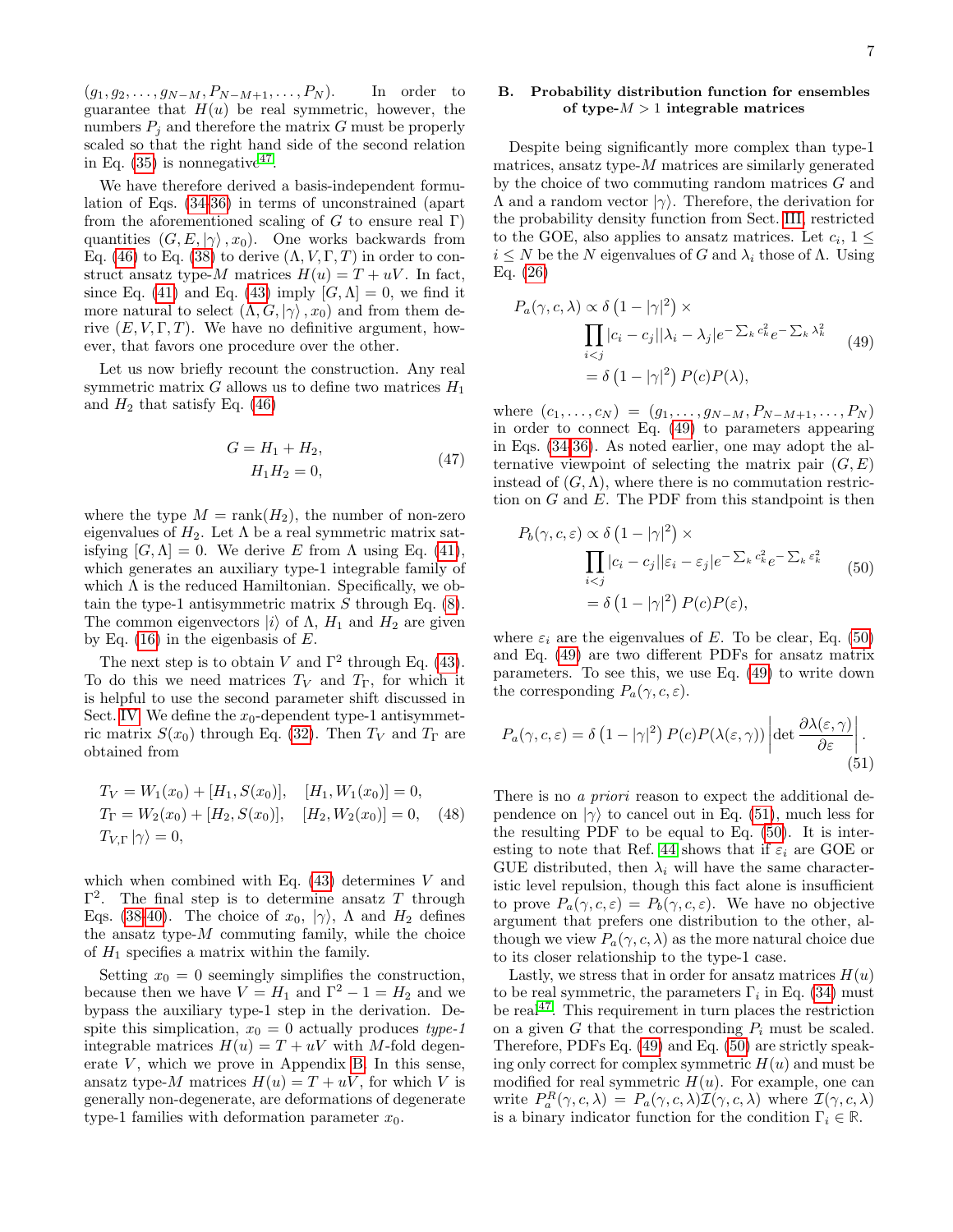## VI. DISCUSSION

We derived two basis-independent constructions of integrable matrices  $H(u) = T + uV$  that were previously parametrized in a preferred basis  $-$  that of  $V$ . All type-1 matrices are constructed from Eqs. [\(8-](#page-2-1)[9\)](#page-2-2), while ansatz type- $M \geq 1$  are given by Eqs. [\(38-](#page-5-0)[42\)](#page-5-3) along with Eqs. [\(43-](#page-5-9)[46\)](#page-5-7). The primary significance in obtaining these basis-independent constructions is that one may now speak of and study random ensembles of integrable matrices in the same way that one studies ensembles of ordinary random matrices in random matrix theory (RMT), for which unitary invariance is a theoretical cornerstone<sup>[2](#page-9-21)</sup>.

The two invariant constructions involve choosing a vector  $|\gamma\rangle$  and two matrices: E and V such that  $[E, V] = 0$ for type-1, and  $\Lambda$  and  $G$  such that  $[\Lambda, G] = 0$  for ansatz type- $M$ . We showed that the eigenvalues of  $E$  and  $V$ come from independent GUE, GOE or GSE eigenvalue distributions. The eigenvalues of  $\Lambda$  and  $G$ , on the other hand come from independent GOE distributions. This result is significant because Ref. [40](#page-10-3) shows that correlations between these matrix pairs induce level repulsion in integrable matrices, which generally have Poisson statistics.

It follows from the complete type-1 construction pre-sented in Sect. [II](#page-1-4) that if E, V and  $|\gamma\rangle$  are selected from the GUE, GOE or GSE, then the corresponding integrable family of matrices  $H^j(u)$  has the same timereversal properties that define these three ensembles (the "3-fold way"<sup>[1](#page-9-0)[,2](#page-9-21)</sup>) for all u, and vice-versa. It is possible (though not yet proved) that a similar statement is true for the natural mathematical and physical generalization of these ensembles, initiated by Altland and Zirnbauer<sup>[48](#page-10-10)</sup>, that includes charge conjugation (particle-hole) symmetry considerations as well. This "10-fold way" is useful in particular for classifying topological insulators and superconductors<sup>[49](#page-10-11)</sup>.

Given the known success of RMT in describing generic (e.g. chaotic) quantum Hamiltonians, one can now also study quantum integrability through the lens of an integrable ensemble theory – integrable matrix theory (IMT). More specifically, until now quantum integrability was mainly studied through specific models satisfying some loose criteria of integrability, whereas there now exists a new tool based on broad and rigorous definitions to study entire classes of quantum integrable models at once. One immediate use of IMT is the study of level statistics in integrable systems, a work soon to be released  $40$  by the authors. Another recent development is the proof that the generalized Gibbs ensemble  $(GGE)^{45,50,51}$  $(GGE)^{45,50,51}$  $(GGE)^{45,50,51}$  $(GGE)^{45,50,51}$  $(GGE)^{45,50,51}$  is the correct density matrix for the long-time averages of observables evolving with type-1 Hamiltonians $52$ . An interesting question is how well the GGE works for type  $M > 1$ matrices under different scalings of M with N. Other possibilities include the characterization of localization<sup>[39](#page-10-2)</sup> and the reversibility of unitary dynamics $53-56$  $53-56$  generated by matrices in IMT.

There are two further open problems raised in this

work that we have not solved. One is the origin and motivation for the ansatz type- $M$  construction found in Sect. [V,](#page-4-0) which as it stands is verifiably correct but rather ad-hoc in appearance. There ought to be an intuitive motivation for the construction as is the case for the clear and concise type-1 approach found in Sect. [II.](#page-1-4) Another open problem is the complete invariant construction of all type  $M > 3$  matrices, of which only a subset is covered by the ansatz. The reduced Hamiltonian approach to the type-1 solution has an analogous generalization for type-M which could conceivably cover all such matrices, but the details involve working out the general constraints arising from the restricted linear independence of matrices in type-M families, which are nontrivial.

## Acknowledgments

This work was supported in part by the David and Lucille Packard Foundation. The work at UCSC was supported by the U.S. Department of Energy (DOE), Office of Science, Basic Energy Sciences (BES) under Award  $#$ FG02-06ER46319.

# <span id="page-7-0"></span>Appendix A: Degenerate  $E$  implies *u*-independent symmetry in type-1 matrices

In Sect. [II](#page-1-4) we constructed  $N \times N$  type-1 families starting from a vector  $|\gamma\rangle$  and a matrix E. The proof that this construction is exhaustive hinges on  $E$  being nondegenerate. We show here that a degenerate  $E$  implies a common u-independent symmetry prohibited by our definition of an integrable family  $38,41$  $38,41$ .

Suppose E has a two-fold degeneracy and con-sider Eq. [\(8\)](#page-2-1) in the eigenbasis of E, so that  $E =$  $diag(\varepsilon, \varepsilon, \varepsilon_3, \ldots, \varepsilon_N)$ . We furthermore pick the degenerate subspace of  $E$  that diagonalizes  $W_E$ . The off-diagonal components of Eq. [\(8\)](#page-2-1) read

<span id="page-7-2"></span>
$$
\gamma_i \gamma_j^* = (\varepsilon_i - \varepsilon_j) S_{ij}, \quad i \neq j. \tag{A1}
$$

This in particular implies that  $\gamma_1 \gamma_2^* = 0$  and  $S_{12}$  is arbitrary. Without a loss of generality we let  $\gamma_1 = 0$ .

Now we turn our attention to  $H(u) = T + uV$ , where in this basis  $V = diag(d_1, d_2, \ldots, d_N)$ . Note that by definition of type-1 linear independence, for any integrable family there exists an  $H(u)$  such that the matrix V is nondegenerate (this is the typical case, but it suffices that there exist one such matrix). Looking again at offdiagonal components, through Eq. [\(9\)](#page-2-2) we find

$$
H_{ij} = T_{ij} = (d_i - d_j)S_{ij}, \quad i \neq j.
$$
 (A2)

<span id="page-7-1"></span>At this point, we can *almost* see that  $H(u)$  is blockdiagonal, since any  $S_{1j} = 0$  for  $j \neq 2$ . In fact, we can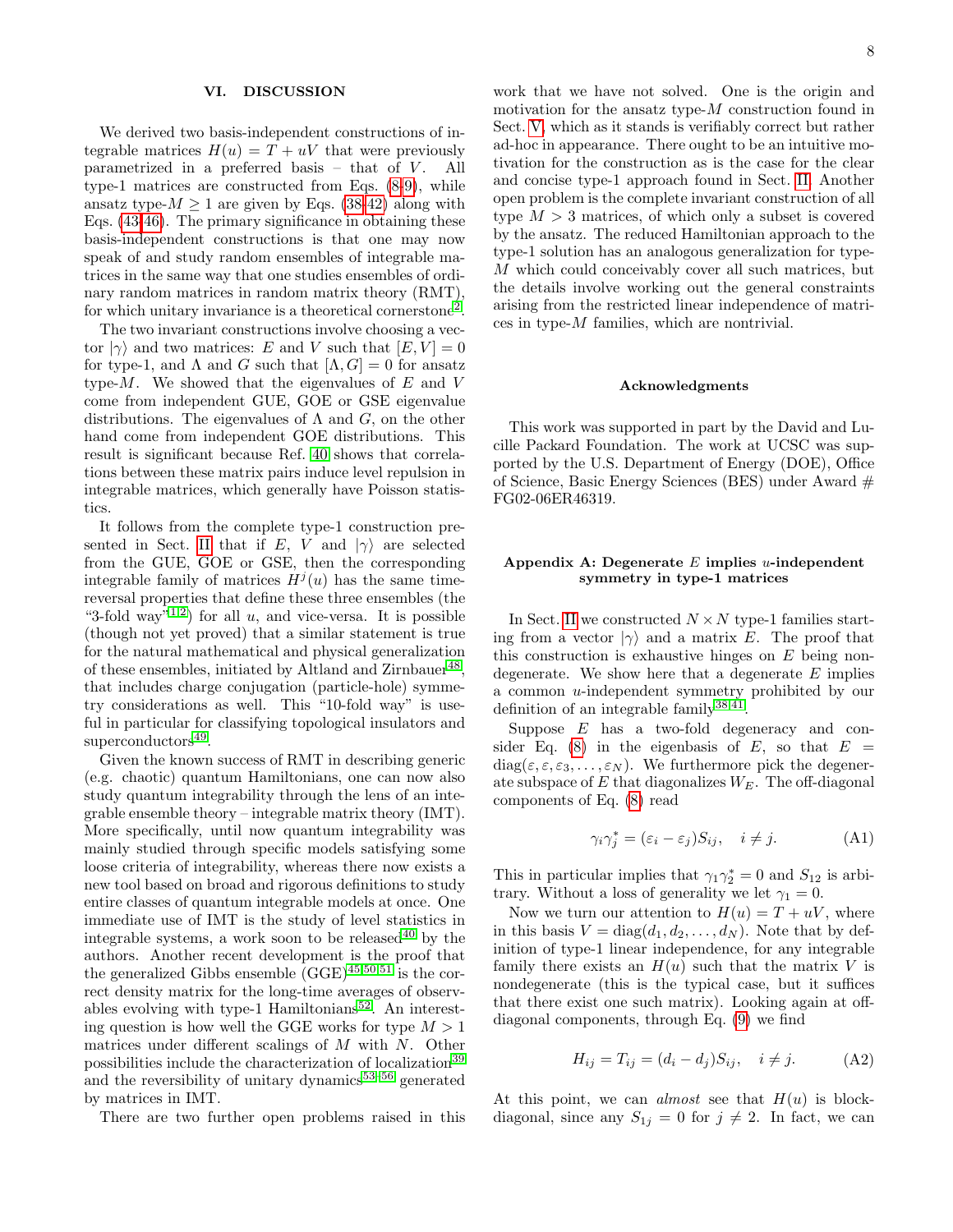9

visualize  $H(u)$  through the following helpful schematic

$$
H(u) = \left( \begin{array}{c} \times & \times & 0 & 0 & \dots & 0 \\ \times & \times & \times & \times & \dots & \times \\ 0 & \times & \times & \times & \dots & \times \\ 0 & \times & \times & \times & \dots & \times \\ \dots & \dots & \dots & \dots & \dots \\ 0 & \times & \times & \times & \dots & \times \end{array} \right),
$$

where  $\times$  represents possibly non-zero matrix elements. To show that  $H(u)$  is indeed block-diagonal, we consider the eigenvalue equation

<span id="page-8-1"></span>
$$
T|\gamma\rangle = t|\gamma\rangle\,,\tag{A3}
$$

which is true by construction of  $\Lambda(u)$ . Since  $\gamma_1 = 0$ , the first component of Eq. [\(A3\)](#page-8-1) combined with Eq. [\(A2\)](#page-7-1) implies

$$
\sum_{j \neq 1} (d_1 - d_j) S_{1j} \gamma_j = 0,
$$
 (A4)

and  $S_{1j} = 0$  for  $j \neq 2$  reduces this to

<span id="page-8-2"></span>
$$
(d_1 - d_2)S_{12}\gamma_2 = 0.\t\t(A5)
$$

As V is nondegenerate, Eq. [\(A5\)](#page-8-2) requires either  $S_{12} = 0$ or  $\gamma_2 = 0$ . In the first case,  $H(u)$  is of the form

$$
H(u) = \left(\begin{array}{cccc} \times & 0 & 0 & 0 & \dots & 0 \\ 0 & \times & \times & \times & \dots & \times \\ 0 & \times & \times & \times & \dots & \times \\ 0 & \times & \times & \times & \dots & \times \\ \dots & \dots & \dots & \dots & \dots \\ 0 & \times & \times & \times & \dots & \times \end{array}\right),
$$

while in the second case  $S_{2j} = 0, j \neq 1$ , from Eq. [\(A1\)](#page-7-2) and

$$
H(u) = \left(\begin{array}{cccc} \times & \times & 0 & 0 & \dots & 0 \\ \times & \times & 0 & 0 & \dots & 0 \\ 0 & 0 & \times & \times & \dots & \times \\ 0 & 0 & \times & \times & \dots & \times \\ \dots & \dots & \dots & \dots & \dots \\ 0 & 0 & \times & \times & \dots & \times \end{array}\right).
$$

Either way, each member of the family  $H(u)$  reduces to two such blocks indicating a u-independent symmetry. For example,  $\Omega$  made of two similar blocks that are different multiples of identity commutes with  $H(u)$ .

## <span id="page-8-0"></span>Appendix B: Ansatz matrices at  $x_0 = 0$  are type-1

Here we prove that ansatz type-M matrices  $H(u)$  =  $T + uV$  become type-1 at  $x_0 = 0$ , which is most clearly seen in the eigenbasis of  $V$ . We first review the construction of ansatz matrices  $H(u)$  at  $x_0 = 0$ . We then construct a particular type-1 family of matrices  $H(u)$ through Eqs. [\(8-](#page-2-1)[9\)](#page-2-2) and show that  $[H(u), H(u)] = 0, \forall u$ .

We first consider ansatz type-M matrices  $H(u) = T +$ uV. At  $x_0 = 0$ , Eq. [\(43\)](#page-5-9) implies that  $V = H_1$  and  $\Gamma^2 - \mathbb{1} = H_2$ , so that<sup>[46](#page-10-7)</sup>

<span id="page-8-3"></span>
$$
V = diag(d_1, d_2, ..., d_N),
$$
  
= diag(g\_1, g\_2, ..., g\_{N-M}, 0, ..., 0),  

$$
\Gamma = diag(\Gamma_1, \Gamma_2, ..., \Gamma_N),
$$
  
= diag(1, 1, ..., 1,  $\pm \sqrt{1 + P_{N-M+1}}, ..., \pm \sqrt{1 + P_N}),$   

$$
E = diag(\varepsilon_1, \varepsilon_2, ..., \varepsilon_N).
$$
 (B1)

We note also that  $E = \Lambda$  at  $x_0 = 0$  by Eq. [\(41\)](#page-5-8). Recall that  $E$  arises in the ansatz construction from an auxiliary type-1 problem, so  $E$  is nondegenerate without loss of generality (see Appendix [A\)](#page-7-0).

With Eq. [\(B1\)](#page-8-3) in mind, we also rewrite Eqs. [\(38](#page-5-0)[-40\)](#page-5-1), the defining equations for the ansatz antisymmetric matrix  $S_M$  and for ansatz T, which are true at any  $x_0$ 

$$
T = W_V + [V, S_M], \quad [V, W_V] = 0,
$$
  
\n
$$
T\frac{1}{2}(\Gamma + 1) | \gamma \rangle = 0,
$$
 (B2)

<span id="page-8-6"></span>where  $S_M$  follows from

<span id="page-8-4"></span>
$$
\Omega_E + [E, S_M] = \frac{\Gamma |\gamma\rangle \langle \gamma| + |\gamma\rangle \langle \gamma| \Gamma}{2}, \quad [E, \Omega_E] = 0.
$$
\n(B3)

We now prove that ansatz type- $M H(u) = T + uV$ constructed with Eq. [\(B1\)](#page-8-3) are in fact type-1 matrices. Consider a type-1 integrable matrix  $\bar{H}(u) = \bar{T}+u\bar{V}$  family constructed through the methods of Sect. [II,](#page-1-4) with the substitution  $|\gamma\rangle \rightarrow \frac{1}{2}(\Gamma + \mathbb{1})|\gamma\rangle \equiv |\bar{\gamma}\rangle$ . This particular type-1 family is unrelated to the *auxiliary* type-1 family appearing in the ansatz construction. In the following, bars X will indicate quantities X that involve the type-1 integrable matrix family. We have

<span id="page-8-7"></span>
$$
\begin{aligned}\n\bar{V} &= \text{diag}(\bar{d}_1, \bar{d}_2, \dots, \bar{d}_N) \\
|\bar{\gamma}\rangle \langle \bar{\gamma}| &= \bar{W}_E + [E, \bar{S}], \quad [E, \bar{W}_E] = 0, \\
\bar{T} &= \bar{W}_{\bar{V}} + [\bar{V}, \bar{S}], \quad [\bar{V}, \bar{W}_{\bar{V}}] = 0, \\
\bar{T} | \bar{\gamma}\rangle &= 0,\n\end{aligned} \tag{B4}
$$

where  $E$  is the same as in Eq. [\(B3\)](#page-8-4), and therefore  $[E, V] = 0$ . In particular, the reduced Hamiltonian  $\Lambda(u)$ (see Eq. [\(7\)](#page-2-0)) of this type-1 family is

$$
\bar{\Lambda}(u) = |\bar{\gamma}\rangle \langle \bar{\gamma}| + uE. \tag{B5}
$$

Recall that by construction  $[\overline{\Lambda}(u), \overline{H}(u)] = 0$ ,  $\forall u$ . Therefore, it suffices to show  $[\bar{\Lambda}(u), H(u)] = 0, \forall u$ , which combined with the non-degeneracy of  $\bar{\Lambda}(u)$  implies  $[H(u), H(u)] = 0, \forall u.$ 

To this end, consider the commutator  $[\overline{\Lambda}(u), H(u)]$ 

<span id="page-8-5"></span>
$$
[\bar{\Lambda}(u), H(u)] =
$$
  
=  $[\vert \bar{\gamma} \rangle \langle \bar{\gamma} \vert, T] + u ([E, T] + [\vert \bar{\gamma} \rangle \langle \bar{\gamma} \vert, V]) + u^2 [E, V].$  (B6)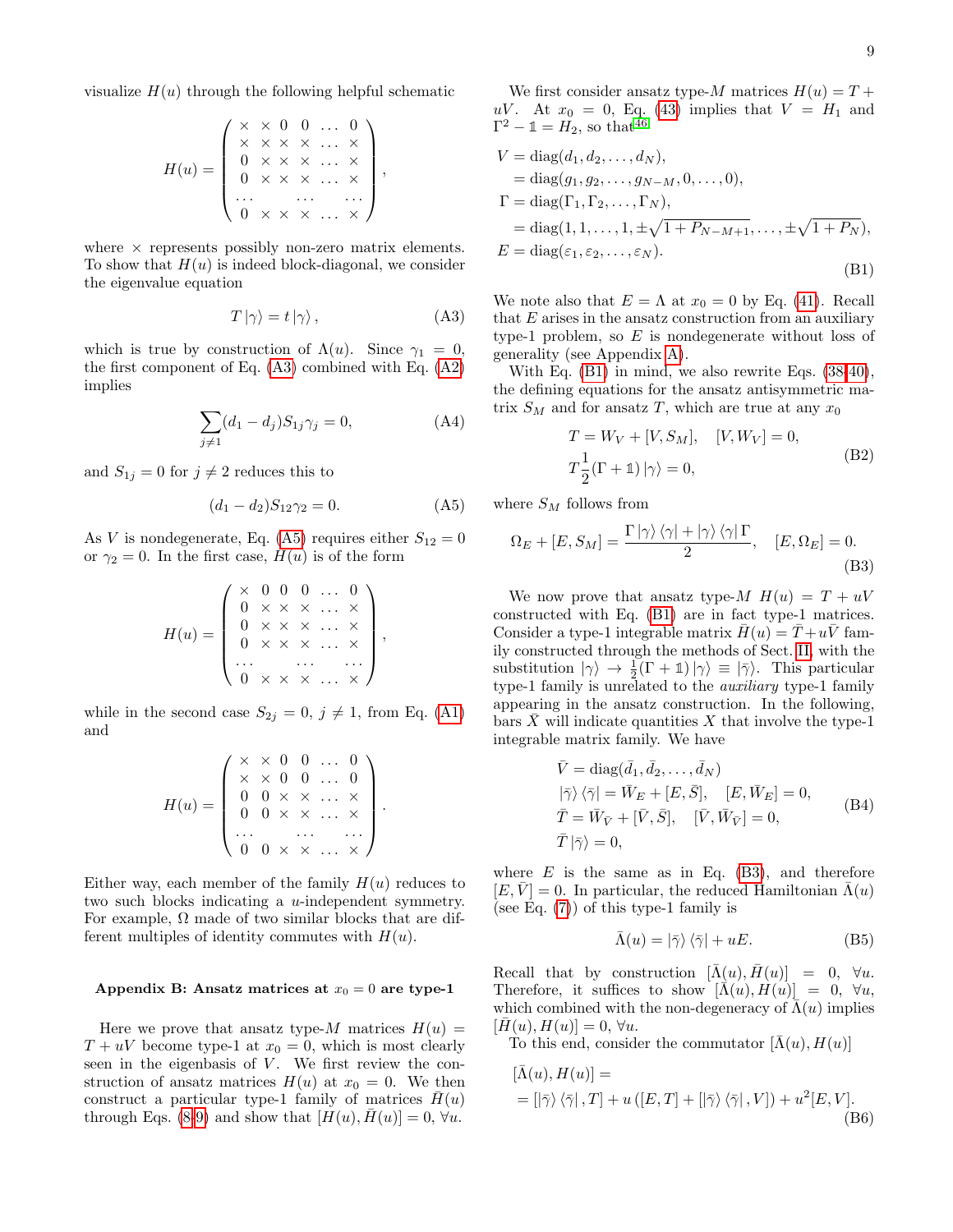The first term in Eq. [\(B6\)](#page-8-5) vanishes by Eq. [\(B2\)](#page-8-6), and the third term in Eq. [\(B6\)](#page-8-5) vanishes by construction. We then have

$$
\left[\bar{\Lambda}(u),H(u)\right] = u\left(\left[E,T\right]+\left[\left|\bar{\gamma}\right\rangle\left\langle\bar{\gamma}\right|,V\right]\right). \tag{B7}
$$

<span id="page-9-23"></span>Eq. [\(B7\)](#page-9-23) is true for all  $x_0$ , but in order for its r.h.s. to vanish, we must have (see Eqs. [\(2-](#page-1-3)[3\)](#page-1-2))

$$
T = \Omega_V + [V, s], \quad [V, \Omega_V] = 0,
$$
  

$$
|\bar{\gamma}\rangle \langle \bar{\gamma}| = \bar{\Omega}_E + [E, s], \quad [E, \Omega_E] = 0,
$$
 (B8)

<span id="page-9-24"></span>where  $s$  is an antisymmetric matrix. Eq.  $(B8)$  is not true for general  $x_0$ , but we can show it is true at  $x_0 = 0$ . From Eq. [\(B2\)](#page-8-6) and Eq. [\(B4\)](#page-8-7) we actually have

$$
T = W_V + [V, S_M], \quad [V, W_V] = 0,
$$
  

$$
|\bar{\gamma}\rangle \langle \bar{\gamma}| = \bar{W}_E + [E, \bar{S}], \quad [E, \bar{W}_E] = 0.
$$
 (B9)

We now show that at  $x_0 = 0$ ,  $[V, S_M] = [V, \overline{S}]$ , so that  $s = S$  in Eq. [\(B8\)](#page-9-24). This last step will complete the proof that  $[H(u), H(u)] = 0$ . Consider the matrix elements  $S_{M,ij}$  and  $\hat{S}_{ij}$  in the eigenbasis of V, which obtain from

- <span id="page-9-0"></span> $1 F. J. Dyson, J. Math. Phys. 3, 140 (1962).$
- <span id="page-9-21"></span><sup>2</sup> M. L. Mehta, Random Matrices. (Academic Press, San Diego, 1991).
- <span id="page-9-22"></span><sup>3</sup> P. J. Forrester, Log-Gases and Random Matrices. (Princeton University Press, Princeton, 2010).
- <sup>4</sup> O. Bohigas, M. J. Giannoni, C Schmit, Phys. Rev. Lett. 52, 1 (1984).
- <sup>5</sup> C. W. J. Beenakker, Rev. Mod. Phys. 69, 731 (1998).
- <span id="page-9-1"></span> $6$  T. Guhr, A. Müller-Groeling, and H.A. Weidenmüller, Phys. Rep. 299, 189 (1998).
- <span id="page-9-2"></span><sup>7</sup> D. Poilblanc, T. Ziman, J. Bellissard, F. Mila, G. Montambaux, Europhys. Lett. 22, 537 (1993).
- <sup>8</sup> D. A. Rabson, B. N. Narozhny, and A. J. Millis, Phys. Rev. B 69, 054403 (2004).
- <sup>9</sup> M. V. Berry and M. Tabor, Proc. R. Soc. Lond. A 356, 375 (1977).
- $10$  A. Relaño, J. Dukelsky, J.M.G. Gómez, and J. Retamosa, Phys. Rev. E 70, 026208 (2004).
- $11$  H. -J. Stöckmann and J. Stein, Phys. Rev. Lett.  $64$ ,  $2215$  $(1990)$ .
- <sup>12</sup> C. Ellegaard, T. Guhr, K. Lindemann, H. Q. Lorensen, J. Nygard, and M. Oxborrow, Phys. Rev. Lett. 75, 1546 (1995).
- <span id="page-9-3"></span><sup>13</sup> R. Püttner, B. Grémaud, D. Delande, M. Domke, M. Martins, A. S. Schlachter, G. Kaindl, Phys. Rev. Lett. 86, 3747  $(2001).$
- <span id="page-9-4"></span> $14$  E. P. Wigner, The Annals of Math. 62, 548 (1955).
- <span id="page-9-5"></span><sup>15</sup> G. Casati, L. Molinari, and F.M. Izrailev, Phys. Rev. Lett. 64, 1851 (1990).
- <span id="page-9-6"></span> $^{16}\,$  M. Moshe, H. Neuberger, and B. Shapiro. Phys. Rev. Lett. 73, 1497 (1994).
- <span id="page-9-7"></span><sup>17</sup> E. A. Yuzbashyan, B. L. Altshuler and B. S. Shastry, J. of Phys. A 35, 7525 (2002).
- <span id="page-9-18"></span> $18$  B. S. Shastry, J. of Phys. A 38, L431 (2005).

Eq. [\(B3\)](#page-8-4) and Eq. [\(B4\)](#page-8-7)

$$
S_{M,ij} = \frac{\gamma_i(\Gamma_i + 1)\gamma_j(\Gamma_j + 1)}{4} \frac{1}{\varepsilon_i - \varepsilon_j}
$$

$$
- \frac{\gamma_i(\Gamma_i - 1)\gamma_j(\Gamma_j - 1))}{4} \frac{1}{\varepsilon_i - \varepsilon_j},
$$
(B10)
$$
\bar{S}_{ij} = \frac{\gamma_i(\Gamma_i + 1)\gamma_j(\Gamma_j + 1)}{4} \frac{1}{\varepsilon_i - \varepsilon_j},
$$

but at  $x_0 = 0$ , Eq. [\(B1\)](#page-8-3) is true and therefore many  $\Gamma_i =$ 1. More precisely, we find

$$
S_{M,ij} = \bar{S}_{ij}, \quad \text{if } i \le N - M, \text{ OR } j \le N - M, \quad (B11)
$$
  

$$
S_{M,ij} \ne \bar{S}_{ij}, \quad \text{otherwise.}
$$

Now using Eq. [\(B1\)](#page-8-3) again, we see that  $d_i - d_j = 0$  if  $S_{M,ij} \neq \overline{S}_{ij}$ , where  $d_i$  is the *i*-th diagonal entry of the diagonal matrix V. Therefore  $[V, S_M] = [V, \overline{S}]$  at  $x_0 = 0$ , which implies Eq. [\(B8\)](#page-9-24) holds with  $s = \overline{S}$ , and therefore  $[\bar{\Lambda}(u), H(u)] = 0$ ,  $\forall u$ . It follows that  $[H(u), H(u)] = 0$ ,  $\forall u$  and  $H(u)$  is type-1 at  $x_0 = 0$ .

- <span id="page-9-19"></span>H. K. Owusu, K. Wagh, and E. A. Yuzbashyan, J. of Phys. A 42, 035206 (2009).
- <span id="page-9-20"></span> $20$  H. K. Owusu and E. A. Yuzbashyan, J. of Phys. A  $44$ , 395302 (2011).
- <span id="page-9-8"></span> $21$  E. A. Yuzbashyan and B. S. Shastry, J. Stat. Phys. 150, 704 (2013).
- <span id="page-9-9"></span><sup>22</sup> H. Lieb and F. Y. Wu, Physica A **321**, 1 (2003).<br><sup>23</sup> B. Suthorland: *Bequisibel Modele: 70 years of exa*
- <sup>23</sup> B. Sutherland: Beautiful Models: 70 years of exactly solved quantum many-body problems', (World Scientific, Singapore, 2004).
- <span id="page-9-10"></span> $24$  F. H. L. Essler, H. Frahm, F. Göhmann, A. Klümper, and V. Korepin, The One-Dimensional Hubbard Model. (Cambridge University Press, New York, 2005).
- <span id="page-9-11"></span> $25$  C .N. Yang and C. P. Yang, Phys. Rev.  $150$ ,  $321$  (1966). Ibid., 150, 327 (1966).
- <sup>26</sup> C. N. Yang and C. P. Yang, Phys. Rev. **151**, 258 (1966).<br><sup>27</sup> M. Talphachi. Themsedynamics of One Dimensional Solution
- M. Takahashi, Thermodynamics of One-Dimensional Solvable Models, (Cambridge University Press, New York, 1999)
- <span id="page-9-12"></span> $28$  Y. Wang, W-L. Yang, J. Cao, and K. Shi, *Off-Diagonal* Bethe Ansatz for Exactly Solvable Models. (Spring-Verlag, Berlin Heidelberg, 2015).
- <span id="page-9-13"></span><sup>29</sup> M. Gaudin, *The Bethe Wavefunction*. (Cambridge University Press, New York, 2014).
- <span id="page-9-14"></span> $30$  E. K. Sklyanin, J. Sov. Math. 47, 2473 (1989).<br> $31$  M. C. Cambiaggio A. M. E. Biyes, and M. Sara
- M. C. Cambiaggio, A. M. F. Rivas, and M. Saraceno, Nucl. Phys. A 624, 157 (1997).
- <span id="page-9-15"></span><sup>32</sup> J. Dukelsky, S. Pittel, and G. Sierra, Rev. Mod. Phys. 76, 643 (2004).
- <span id="page-9-16"></span><sup>33</sup> M. P. Grabowski, P. Mathieu, Ann. Phys. **243**, 299 (1995).<br><sup>34</sup> J. Sinker, B.C. Baroire, and J. Affloak, Bhys. Box. B. 22.
- J. Sirker, R.G. Pereira, and I. Affleck, Phys. Rev. B 83, 035115 (2011).
- <sup>35</sup> H. Grosse, Lett. Math. Phys. 18, 151 (1989).
- <span id="page-9-17"></span><sup>36</sup> B. S. Shastry, Phys. Rev. Lett. 56, 1529 (1986). Ibid., 56,